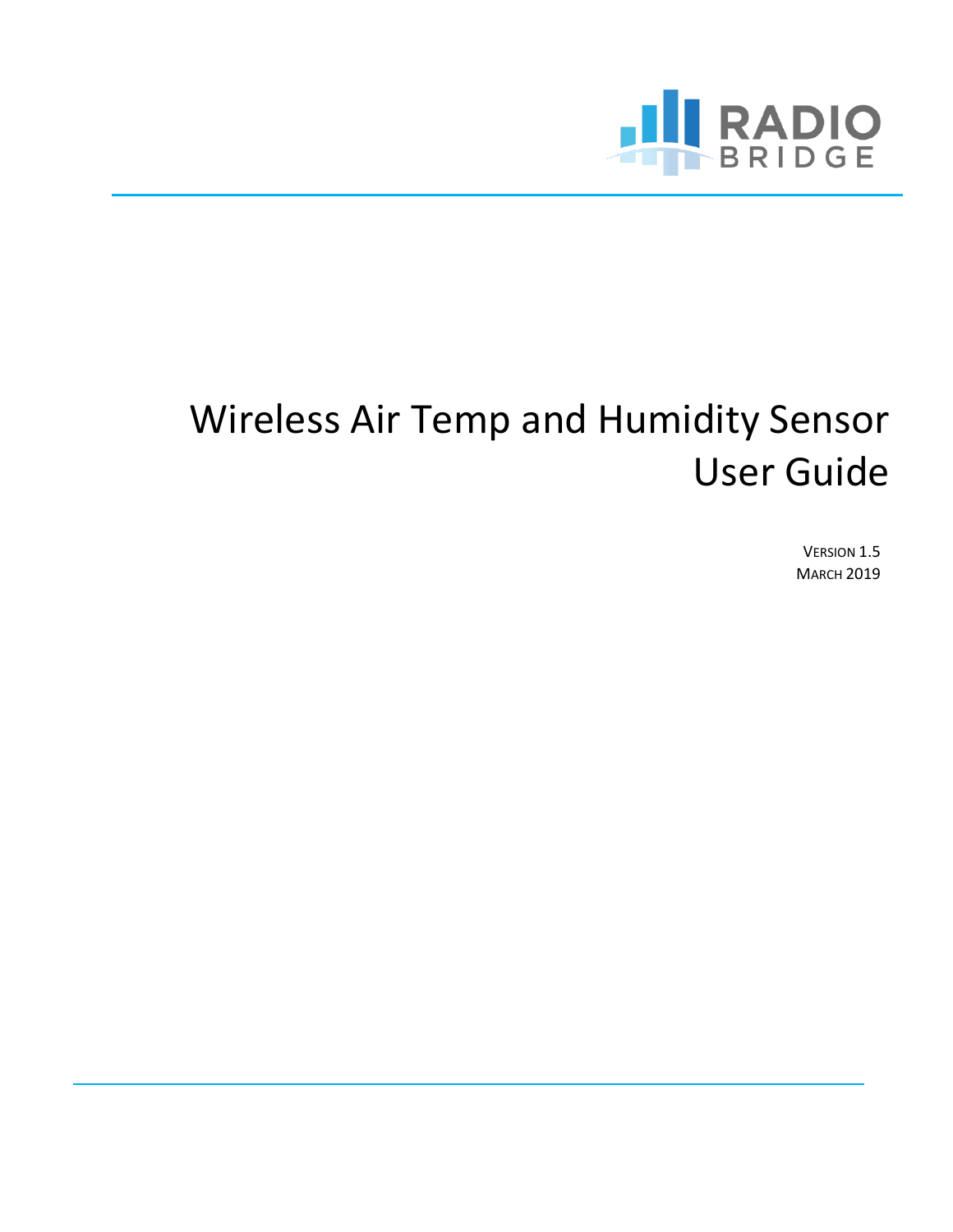# **TABLE OF CONTENTS**

| 1.     |  |
|--------|--|
| 2.     |  |
|        |  |
|        |  |
|        |  |
|        |  |
| 3.     |  |
|        |  |
| 4.     |  |
| 5.     |  |
|        |  |
|        |  |
|        |  |
| 5.2.1. |  |
| 5.2.2. |  |
| 5.2.3. |  |
| 6.     |  |
| 6.1.   |  |
| 6.2.   |  |
| 7.     |  |
|        |  |
|        |  |
|        |  |
|        |  |
| 8.     |  |
| 9.     |  |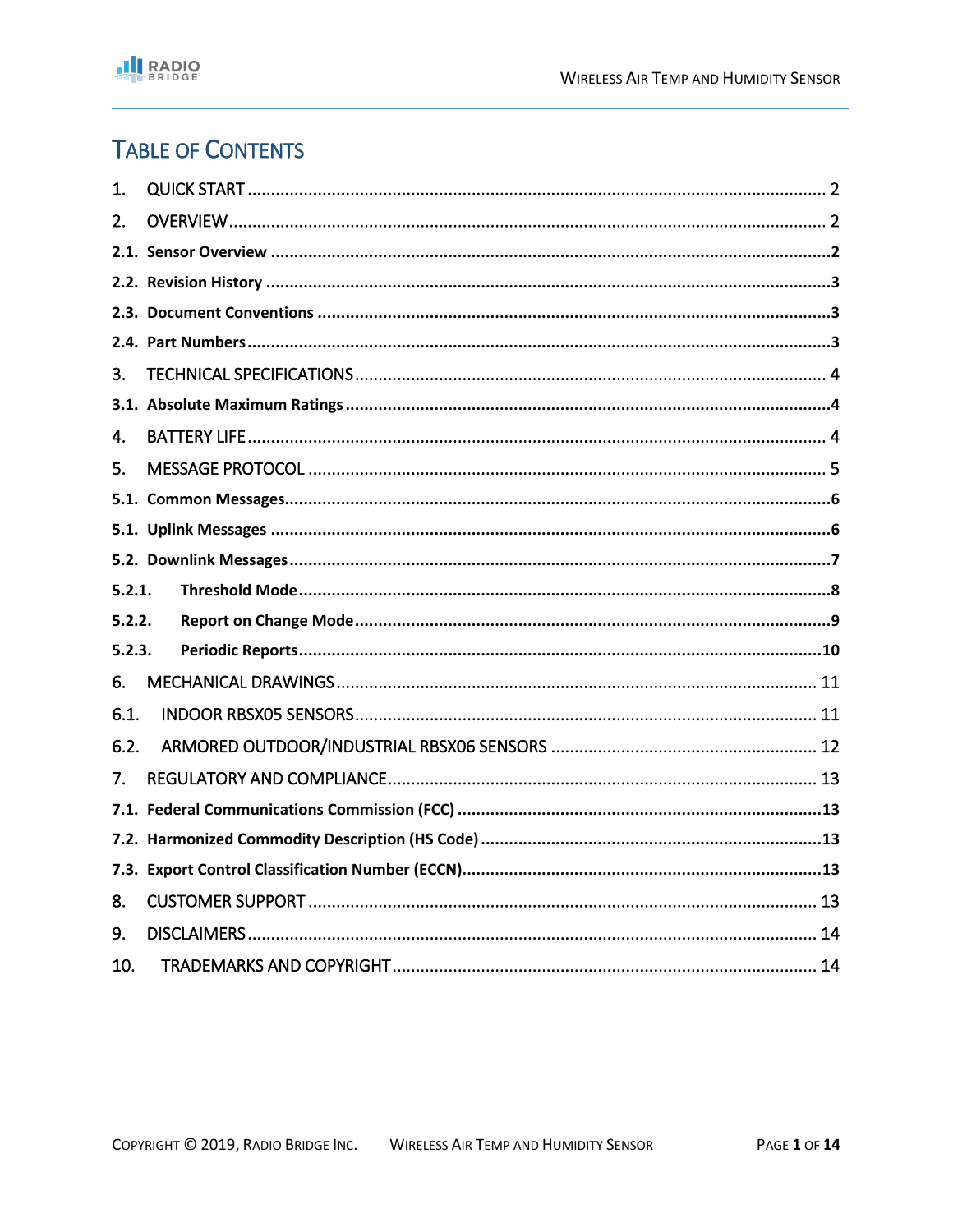

# 1. QUICK START

To start using your sensor, simply go to:

#### [https://console.radiobridge.com](https://console.radiobridge.com/)

From here you can register your device and immediately start receiving messages from the sensor.

The sensor configuration, message monitoring, and setting up alerts is usually self-explanatory through the user interface. For further explanations of any sensor features, you may refer to this user guide.

## 2. OVERVIEW

### 2.1. Sensor Overview

The wireless sensors designed and manufactured by Radio Bridge provide full sensor to cloud solutions for Internet of Things (IoT) applications. The sensor uses air flow to measure temperature and humidity levels. If the temperature and/or humidity rises above or falls below the configured thresholds, an alert is sent over the wireless network. Versions of the sensor support the major LPWAN standards such as Sigfox, LoRa/LoRaWAN, and NBIoT.

Features include:

- Built-in radio that talks directly with the wireless network. Standards include:
	- o Sigfox
	- o LoRa/LoRaWAN
	- o NBIoT
- Two types of tamper detection: enclosure tamper and wall mount tamper
	- o Enclosure tamper detects if the packaging of the sensor itself is opened or broken
	- o Wall mount tamper detects if the sensor has been removed from the wall or mounting point
- 20,000-200,000+ transmissions on a single battery and a 5-10 year battery life depending on usage (see Battery section)
- Fully integrated internal antenna
- Over the air sensor configuration in the field
- Automatic low battery reporting and supervisory messages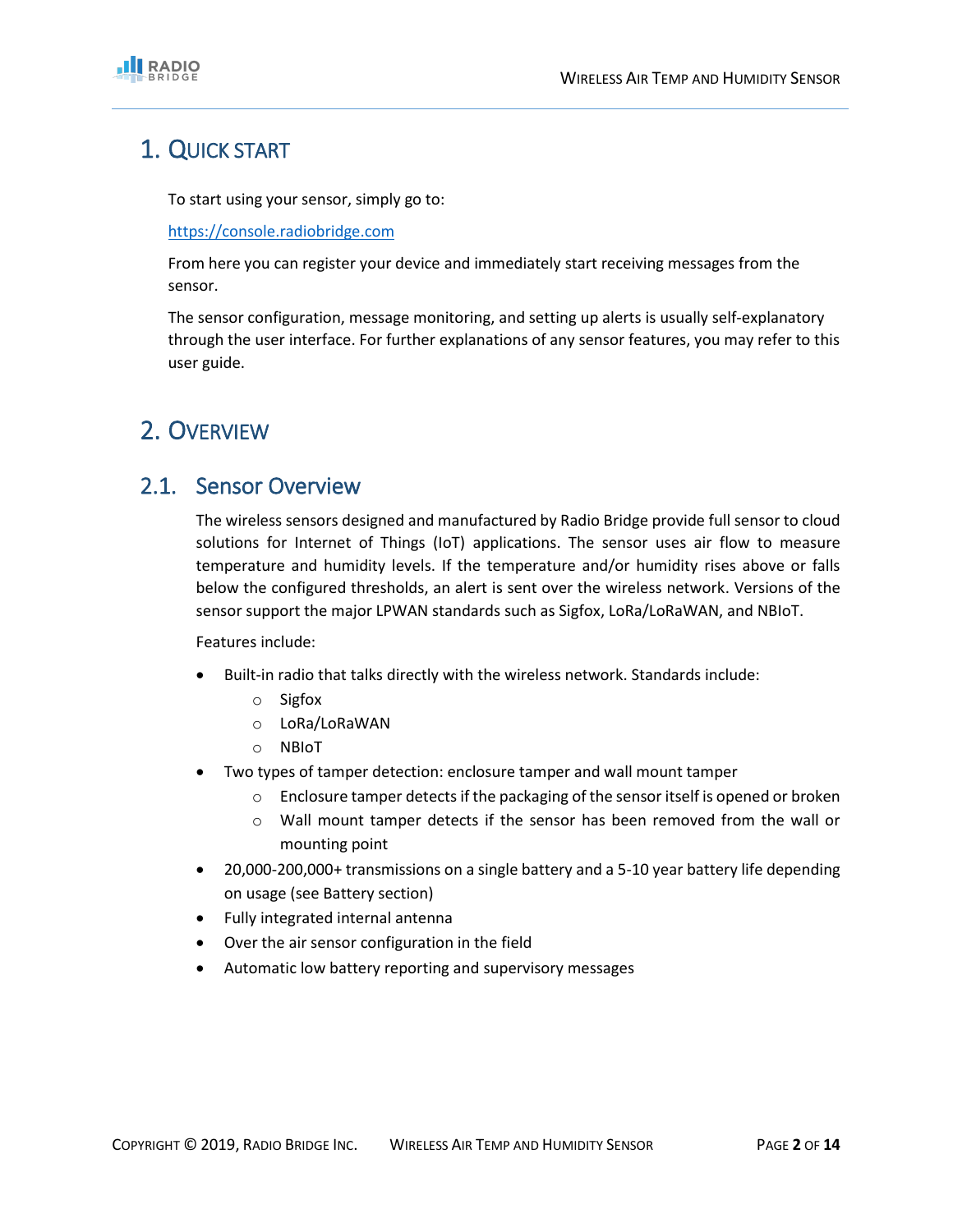# 2.2. Revision History

| Revision | Date              | Description                           |
|----------|-------------------|---------------------------------------|
| 1.0      | April 2018        | Initial release of the document       |
| 1.1      | August 2018       | Updated protocol definitions          |
| 1.2      | October 2018      | Regulatory and FCC                    |
| 1.3      | October 2018      | Added first decimal to measurements   |
| 1.4      | November 2018     | Minute resolution in periodic reports |
| 1.5      | <b>March 2019</b> | Add International Part Numbers        |

*Table 1 Revision History*

# 2.3. Document Conventions

#### *Table 2 Document Conventions*

| Font / Icon | Meaning               |
|-------------|-----------------------|
|             | Important notes       |
|             | Warnings and cautions |

### 2.4. Part Numbers

#### *Table 3 Part Numbers*

| Part Number     | Rating | Wireless | Region                         |
|-----------------|--------|----------|--------------------------------|
| RBS105-ATH-RCZ1 | Indoor | Sigfox   | Europe, Middle East, Africa    |
| RBS105-ATH-RCZ2 | Indoor | Sigfox   | North America, Brazil          |
| RBS105-ATH-RCZ4 | Indoor | Sigfox   | South America, Australia, Asia |
| RBS305-ATH-US   | Indoor | LoRaWAN  | North America, South America   |
| RBS305-ATH-EU   | Indoor | LoRaWAN  | Europe                         |
| RBS305-ATH-AU   | Indoor | LoRaWAN  | Australia, South America       |

COPYRIGHT © 2019, RADIO BRIDGE INC. WIRELESS AIR TEMP AND HUMIDITY SENSOR PAGE **3** OF **14**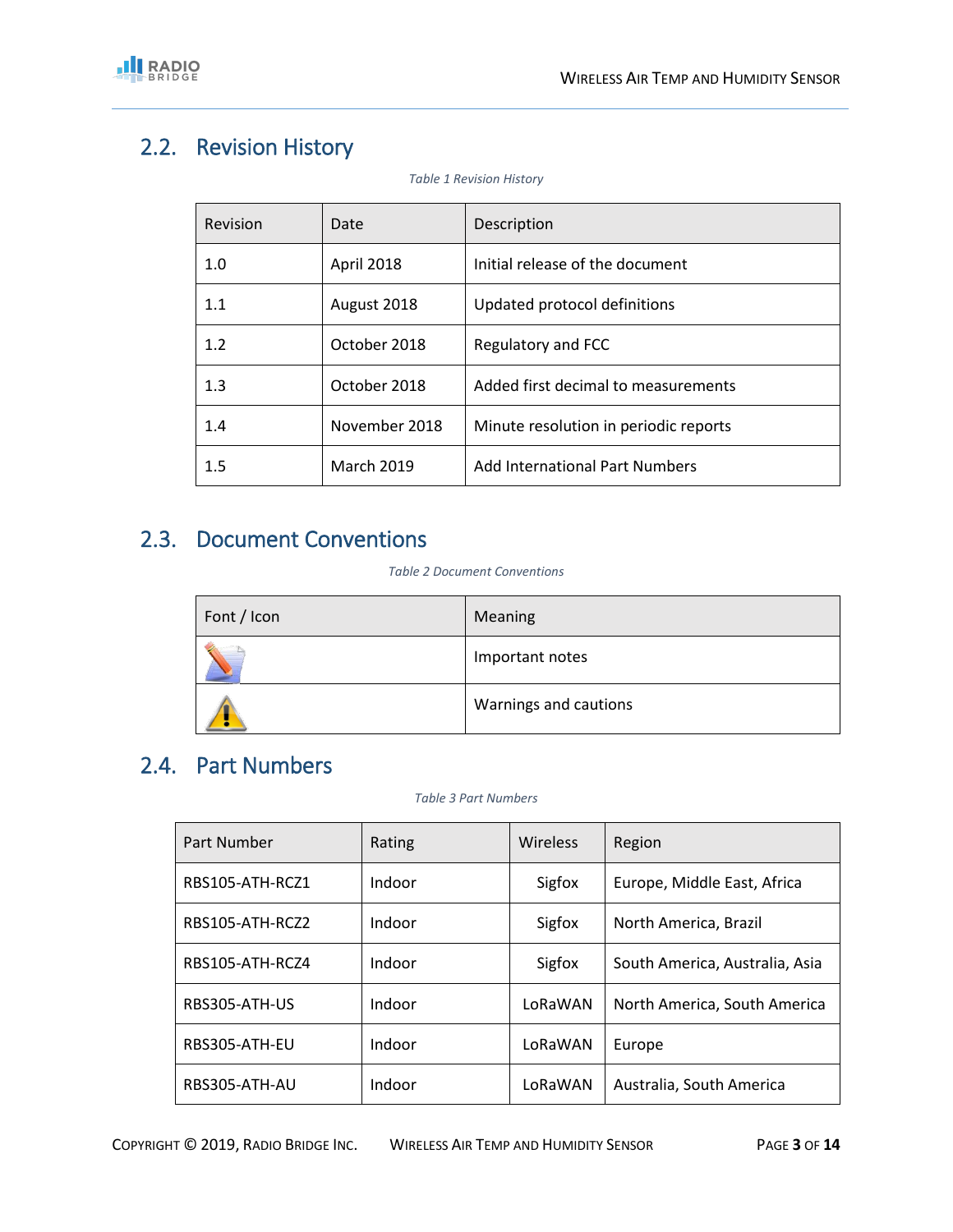

| RBS306-ATH-US | Outdoor/Industrial |  | LoRaWAN   North America, South America |
|---------------|--------------------|--|----------------------------------------|
|---------------|--------------------|--|----------------------------------------|

### 3. TECHNICAL SPECIFICATIONS

### 3.1. Absolute Maximum Ratings

*Table 4 Absolute Maximum Ratings*

| Parameter                                          | Rating          | Units |
|----------------------------------------------------|-----------------|-------|
| Operating ambient temperature<br>(indoor version)  | $-30$ to $+70$  | °C    |
| Operating ambient temperature<br>(outdoor version) | $-40$ to $+70$  | °۲    |
| Storage ambient temperature                        | $-40$ to $+100$ | °۲    |

# 4. BATTERY LIFE

The sensor uses a lithium non-rechargeable battery and is capable of 20,000 to 200,000+ total messages depending on the wireless standard and usage. For an accurate estimate of battery life, please refer to the "Sensor Battery Estimator.xlsx" spreadsheet on the Radio Bridge website. This spreadsheet combines usage information such as average number of messages per day and estimates the battery life for a particular sensor.



Refer to the spreadsheet "Sensor Battery Estimator.xlsx" on the Radio Bridge website for specific battery life estimates.

The power required for a message transmission is much greater than the "sleep current" (the power consumed when the sensor is inactive) for high power radio technologies such as Sigfox and LoRaWAN. This means that the battery life for most sensors is primarily dependent on the number of transmissions per day.

Different battery types will deplete over time with different voltage profiles. For instance, a lithium battery will maintain a relatively high voltage for the life of the battery and then experience a rapid drop near the end, whereas an alkaline battery will experience a more gradual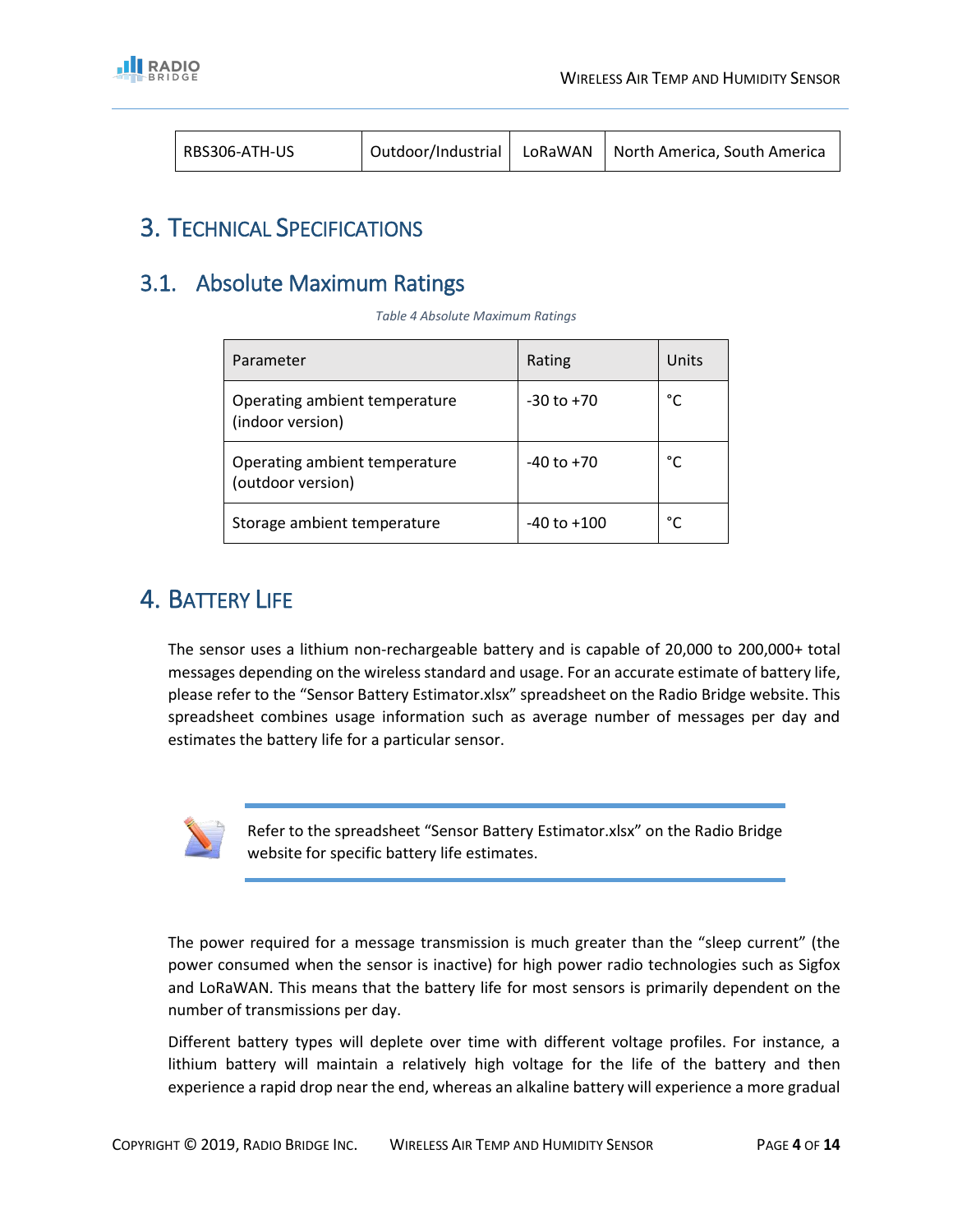

reduction in voltage over time. Radio Bridge sensors are shipped with lithium batteries, and these are recommended when the battery needs to be eventually replaced.

Temperature also plays a role in battery life. The battery life estimates in the online spreadsheet assume room temperature, but temperatures close to the maximum and minimum ratings will have a negative impact on battery life. For example, battery voltage tends to be lower in cold temperatures and the internal circuitry needs a certain minimum voltage to operate properly before it will shut down. Thus, battery life will tend to be shorter when running the sensor in cold environments.



Battery voltage will be lower in cold temperatures and thus battery life will be reduced in cold environments.

The battery voltage is reported by the supervisory messages as well as a low battery indicator. See the section on Message Protocol for more detail.

# 5. MESSAGE PROTOCOL

This section defines the protocol and message definitions for the sensor.



Radio Bridge provides a web-based console at console.radiobridge.com to configure and monitor sensors. Usage of this console is highly recommended for most customers rather than implementing the protocols defined in this section.

If the standard Radio Bridge console (console.radiobridge.com) is not used, refer to this section to decode the sensor data and configure the sensor through downlink messages.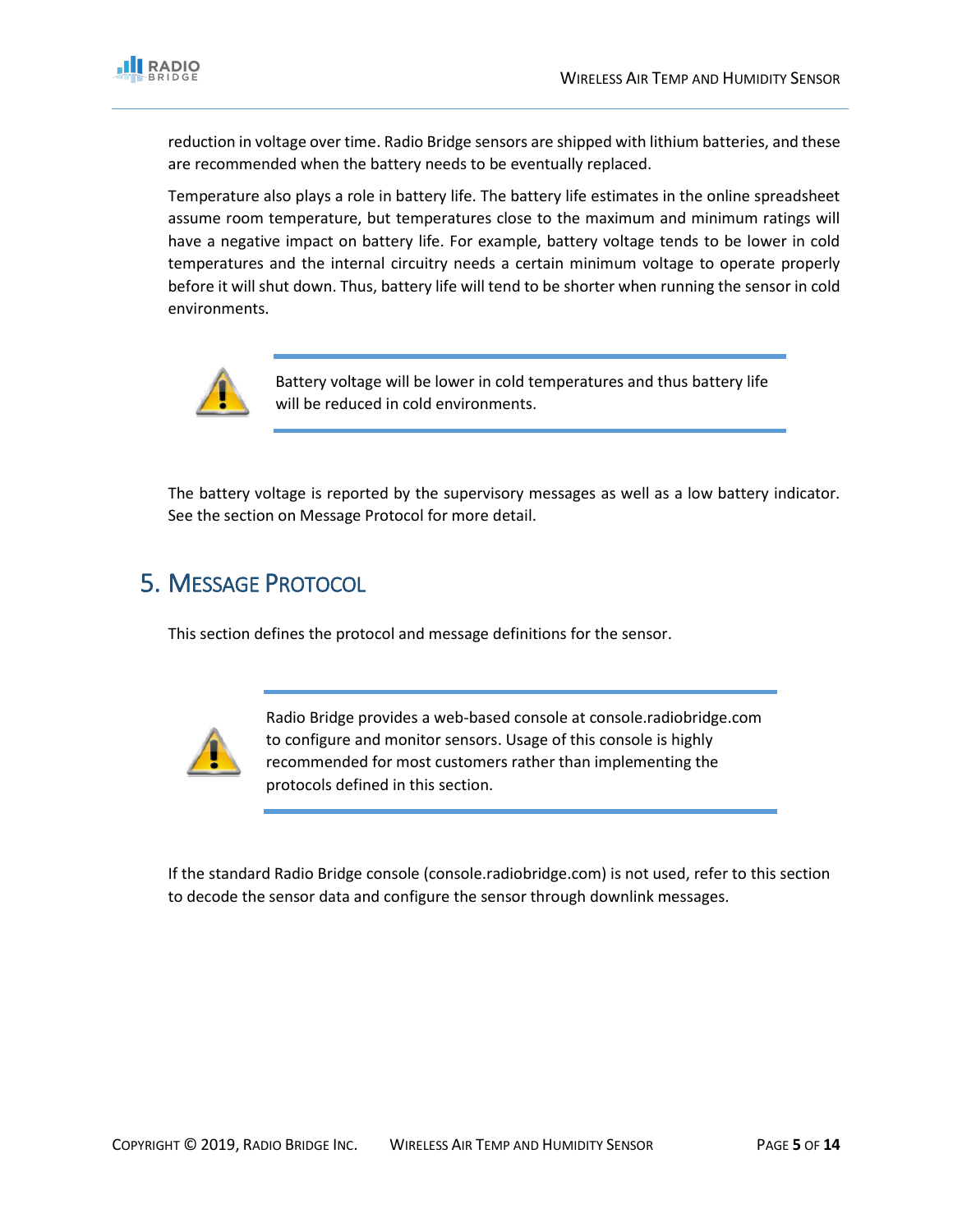

### 5.1. Common Messages

There are common messages across all wireless sensors that are defined in the document "Common Sensor Messages" which is available on the Radio Bridge website.



Refer to the document "Common Sensor Messages" for definitions of all common messages. Common messages are not defined in this document.

Common messages include basic error messages, tamper, supervisory, and downlink ack. It is important to refer to that document prior to decoding the messages defined in this section.

### 5.1. Uplink Messages

The uplink message (sensor to web application) specific to the sensor is defined in following table. The common uplink messages are not included in this section (see common messages document).

| <b>Byte</b> | Description                                                                                |
|-------------|--------------------------------------------------------------------------------------------|
| 0           | Temperature/Humidity Event Payload (see<br>Temperature/Humidity Event Payload Definitions) |
|             | Current temperature in degrees Celsius with sign bit                                       |
| 2           | First decimal of current temperature (0-9) in the most<br>significant 4-bits.              |
| 3           | Humidity in % relative humidity (0-100%)                                                   |
| 4           | First decimal of relative humidity (0-9) in the most significant<br>4-bits.                |

| Table 5 Uplink Message 0x0d: Temperature Event |  |  |  |  |
|------------------------------------------------|--|--|--|--|
|------------------------------------------------|--|--|--|--|

The temperature and humidity values in the above table are broken out as whole units and the first decimal point. For example, if the current temperature is 26.5 degrees C, byte 1 would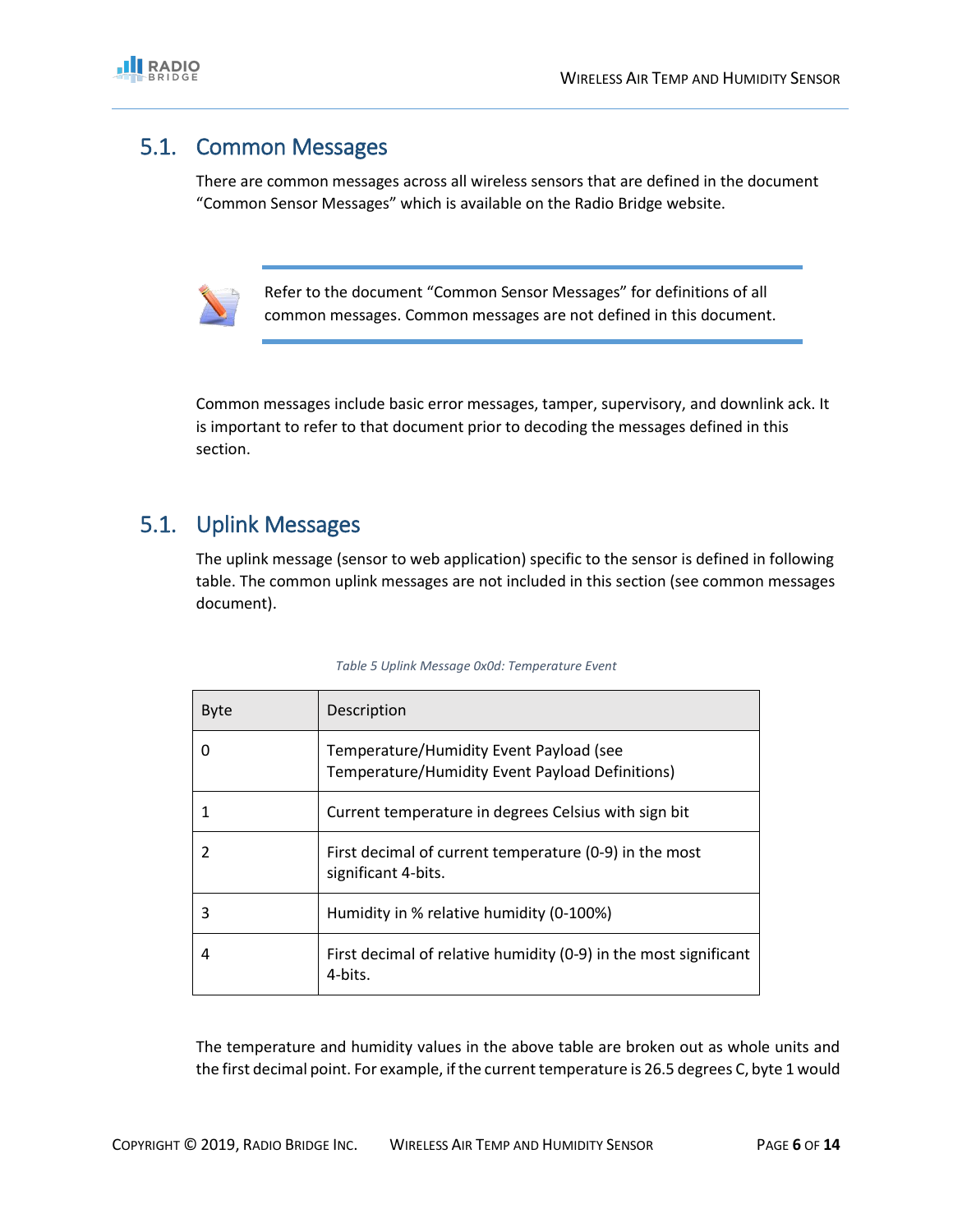

be 0x1A and byte 2 would be 0x50. If the humidity is 22.4%, byte 3 would be 0x16 and byte 4 would be 0x40.

The most significant bit in the temperature field (byte 1) is the sign bit where a '1' represents a negative temperature and a '0' represents a positive temperature. Thus, if the reported temperature is -26.5 degrees C, byte 1 would be 0x9A (0x1A with the MSB set) and byte 2 would be 0x50. Note that this is *not two's compliment* notation, it is a sign bit followed by an unsigned 7-bit value.

The temperature/humidity event is defined in the following table.

| Event Payload | Description                                  |
|---------------|----------------------------------------------|
| 0x00          | Periodic report                              |
| 0x01          | Temperature has risen above upper threshold  |
| 0x02          | Temperature has fallen below lower threshold |
| 0x03          | Temperature report on change increase        |
| 0x04          | Temperature report on change decrease        |
| 0x05          | Humidity has risen above upper threshold     |
| 0x06          | Humidity has fallen below lower threshold    |
| 0x07          | Humidity report on change increase           |
| 0x08          | Humidity report on change decrease           |

#### *Table 6 Temperature Event Payload Definitions*

The current temperature field in the uplink message is the current temperature in degrees Celsius. Values of 0x7f (high side) and 0x80 (low side) are considered out of range.

The humidity field in the uplink message is the air humidity percentage which can range from 0-100%.

### 5.2. Downlink Messages

The downlink message (web application to sensor) specific to the sensor configuration is defined in following table. The common downlink messages are not included in this section (see common messages document).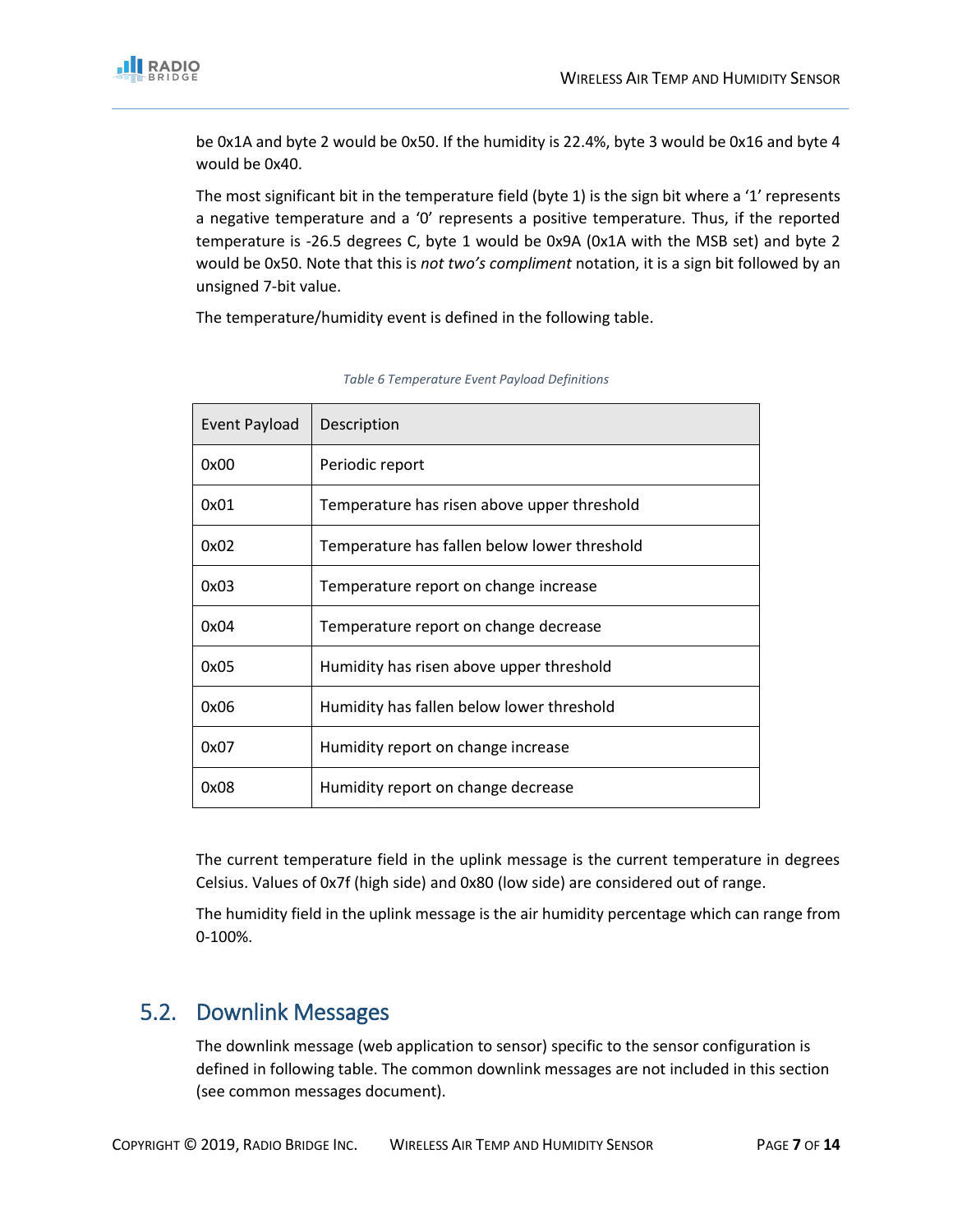*Table 7 Downlink Configuration Message 0x0d*

| <b>Byte</b> | Description                                            |
|-------------|--------------------------------------------------------|
| - 0         | Mode: 0x00 for Threshold, or 0x01 for Report on Change |
| 1-6         | Defined by Mode (See Mode sections)                    |

The mode byte selects one of two modes: threshold based alerts or report-on-change alerts. The remainder of the payload (bytes 1-6) are determined by the mode selected and defined in the next two sections.

## 5.2.1.Threshold Mode

Threshold mode is set when byte 0 of the payload is set to 0x00. The remainder of the payload is defined in the following table.

| <b>Byte</b> | Description                                                                                                                    |
|-------------|--------------------------------------------------------------------------------------------------------------------------------|
| 0           | 0x00 (Threshold mode)                                                                                                          |
| 1           | Periodic reporting in 1 minute or 1 hour intervals. Default is 0 (disabled)                                                    |
| 2           | Restoral margin (bits 7:4 for humidity, bits 3:0 for temperature). Default 5<br>degrees C for temperature and 5% for humidity. |
| 3           | Lower temperature threshold. Default 10 degrees C.                                                                             |
| 4           | Upper temperature threshold. Default 40 degrees C.                                                                             |
| 5           | Lower humidity threshold. Default 40% relative humidity.                                                                       |
| 6           | Upper humidity threshold. Default 60% relative humidity.                                                                       |

*Table 8 Downlink Configuration Message for Threshold Mode*

The upper and lower temperature thresholds are *signed* values with units of one degree Celsius (range is -40 to 100 degrees C). Note that if the configuration settings exceed the maximum ratings on the sensor, the sensor may not report an event.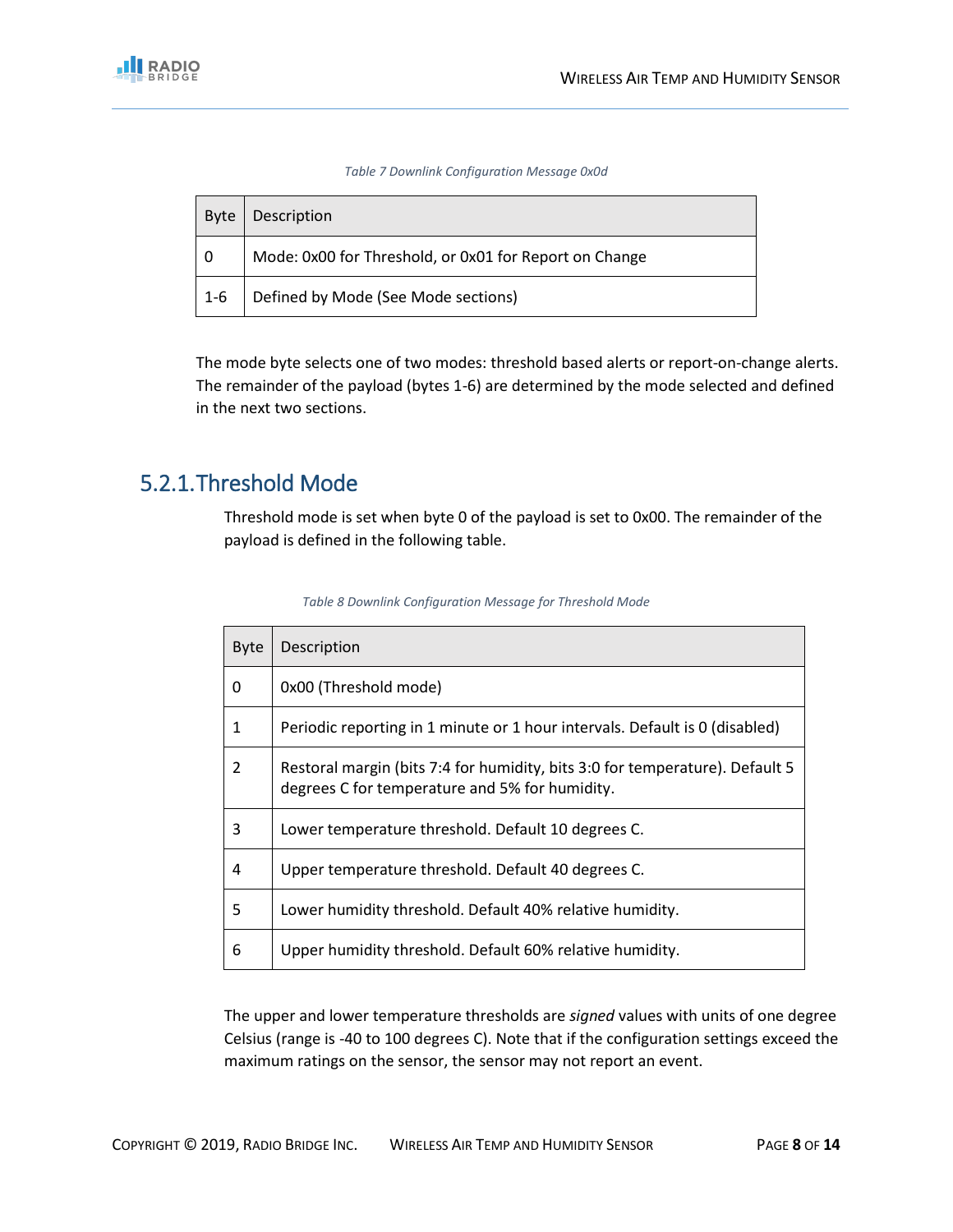

The Restoral Margin is used for the upper and lower thresholds and requires the temperature or humidity values to cross back over the threshold a certain amount before a new event is reported. This prevents excessive event messages if the measurement is at or near the threshold.

For example, consider an upper temp threshold set at 30 degrees Celsius and the restoral margin set at 5 degrees. If the temperature initially exceeds 30 degrees then an event is generated and a message is sent to the network. The temperature must now drop to 25 degrees and then exceed 30 degrees before another event is reported.

The restoral margins are *unsigned* values with units of 1 degree Celsius (range is 1-15 degrees C) and 1% relative humidity (range is 1%-15%). If a restoral margin is set to 0, it is disabled.

Periodic reporting is described in the section Periodic Reports.

### 5.2.2.Report on Change Mode

Report on Change mode is set when byte 0 of the payload is set to 0x01. The remainder of the payload is defined in the following table.

| <b>Byte</b>   | Description                                                                 |
|---------------|-----------------------------------------------------------------------------|
| 0             | 0x01 (Report on Change mode)                                                |
| 1             | Periodic reporting in 1 minute or 1 hour intervals. Default is 0 (disabled) |
| $\mathcal{P}$ | Not used                                                                    |
| 3             | Temperature increase                                                        |
| 4             | Temperature decrease                                                        |
| 5             | Humidity increase                                                           |
| 6             | Humidity decrease                                                           |

*Table 9 Downlink Configuration Message for Report on Change Mode*

The temperature/humidity changes are unsigned values and have units of degrees C and % relative humidity.

If the report-on-change feature is used, the sensor will send an alert any time the temperature/humidity changes by the specified amount. For example, if the temperature increase and decrease are set to 5 degrees, then an alert is sent every time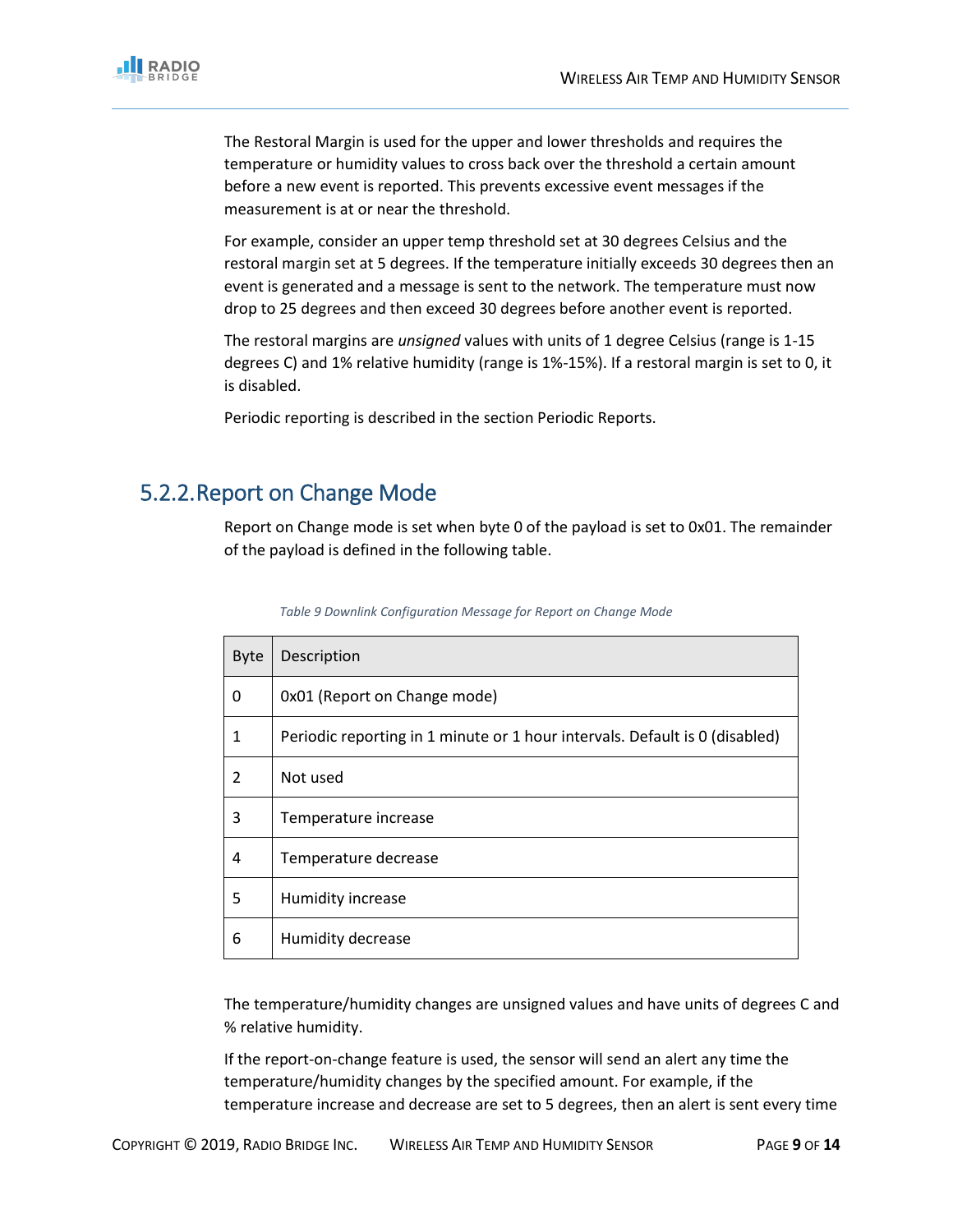

the temperature changes 5 degrees from the last report. There is no time limit as to when the change must take place.

If the temperature/humidity increase is set to zero then the feature is disabled.

Periodic reporting is described in the section Periodic Reports.

### 5.2.3.Periodic Reports

The temperature/humidity sensor can also send periodic updates of the temperature and humidity, and this is defined in byte 1 of both modes. A setting of 0 will disable periodic reporting. The period is defined in 1 hour increments when the most significant bit is 0, and it is defined in 1 minute increments when the most significant bit is 1 as shown in the following table.

|  |  | Table 10 Period Bye (byte 1) from Downlink Configuration Message |  |  |
|--|--|------------------------------------------------------------------|--|--|
|--|--|------------------------------------------------------------------|--|--|

| l Bit 7 | Bits 6:0                                  |
|---------|-------------------------------------------|
|         | Period defined in hours (1-127 hours)     |
|         | Period defined in minutes (1-127 minutes) |

For example, to receive a report every 4 hours, byte 1 would be set to 0x04. To receive a periodic report every 15 minutes, byte 1 would be set to 0x8f.

Note that **prior to firmware version 1.3, only hourly reporting is available**. The firmware version can be found in the reset message and is logged on the Radio Bridge console.



Periodic reporting is not recommended as it will increase data service fees and significantly reduce battery life. Wherever possible, use thresholds or report-on-change only.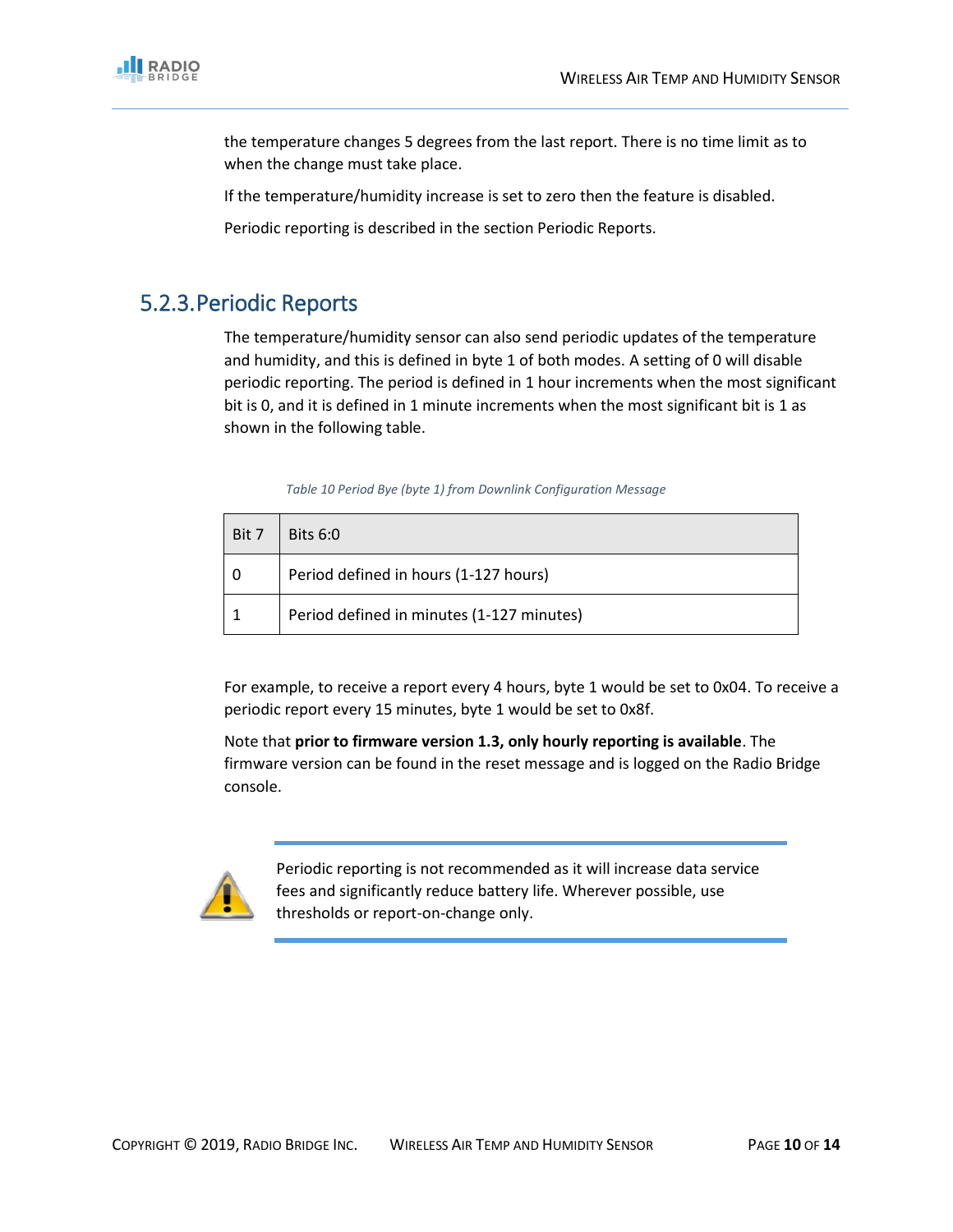

# 6. MECHANICAL DRAWINGS

The mechanical drawings provided in this section are for the main body of the sensor. All dimensions are inches unless otherwise noted.

# 6.1. INDOOR RBSX05 SENSORS

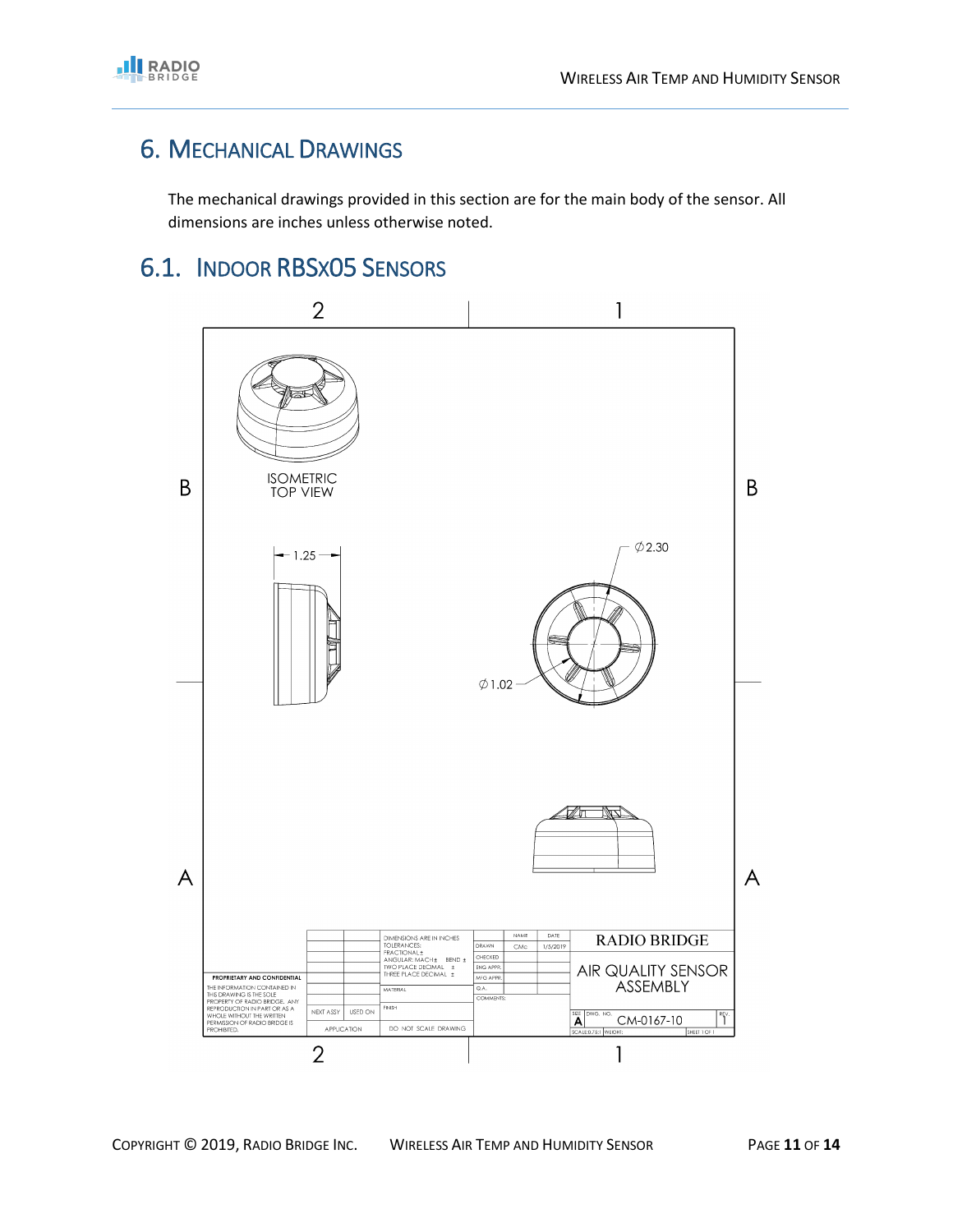

# 6.2. ARMORED OUTDOOR/INDUSTRIAL RBSX06 SENSORS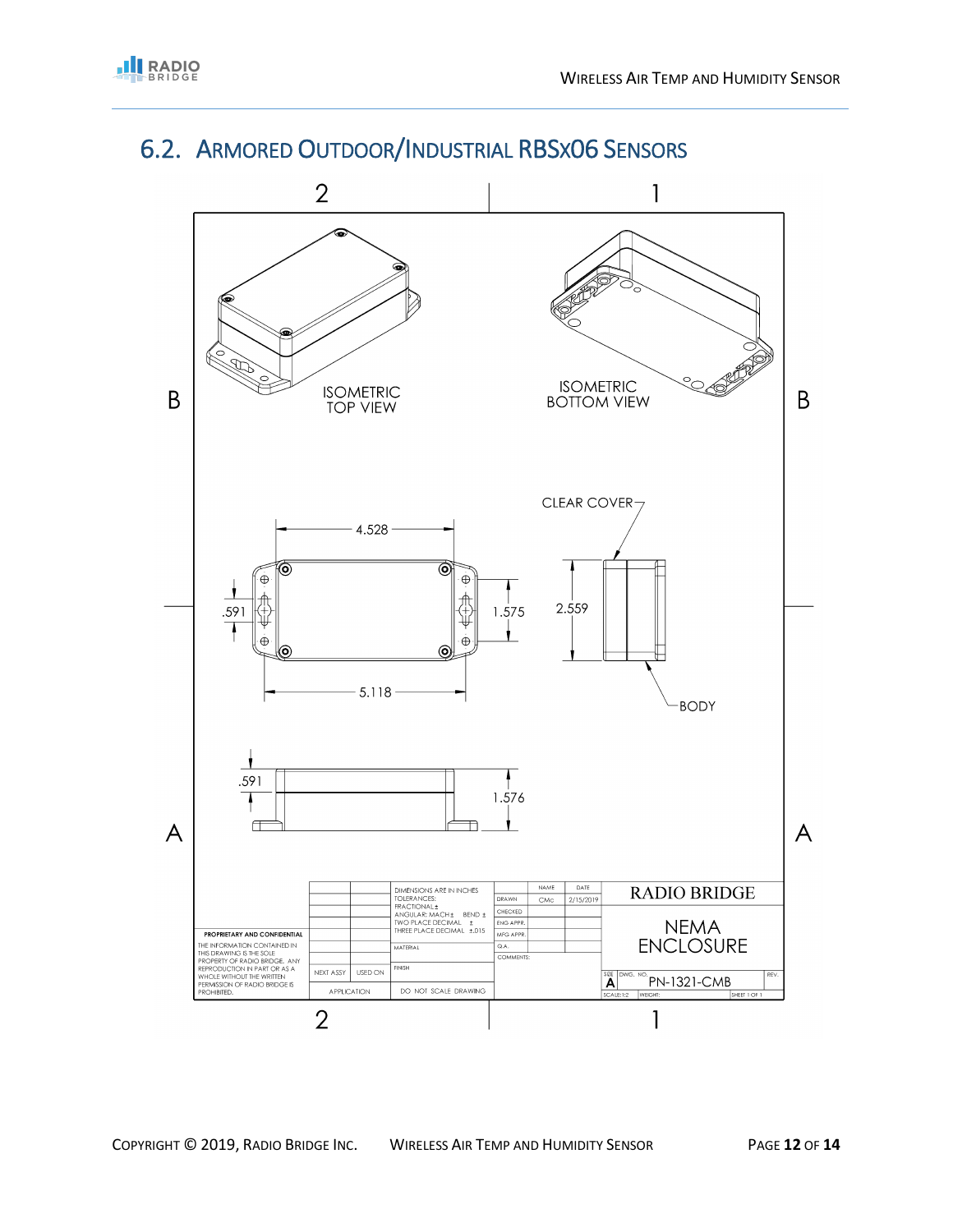# 7. REGULATORY AND COMPLIANCE

### 7.1. Federal Communications Commission (FCC)

Per FCC 15.19(a)(3) and (a)(4) This device complies with part 15 of the FCC Rules. Operation is subject to the following two conditions: (1) This device may not cause harmful interference, and (2) this device must accept any interference received, including interference that may cause undesired operation.

Per FCC 15.21, Changes or modifications not expressly approved by Radio Bridge could void authority to operate the devices.

Sigfox RBS106 sensors: This device contains FCC ID 2ABA2SFM10R2

LoRaWAN RBS306 sensors: This device contains FCC IAU792U13A16858

This device contains equipment certified under IC: 125A-0055

### 7.2. Harmonized Commodity Description (HS Code)

The Harmonized Commodity Description and Coding System generally referred to as "Harmonized System" or simply "HS" is a multipurpose international product nomenclature developed by the World Customs Organization (WCO).

HS Code: 8531.90

### 7.3. Export Control Classification Number (ECCN)

ECCNs are five character alpha-numeric designations used on the Commerce Control List (CCL) to identify dual-use items for export control purposes. An ECCN categorizes items based on the nature of the product, i.e. type of commodity, software, or technology and its respective technical parameters.

ECCN: 5a992.c

## 8. CUSTOMER SUPPORT

Radio Bridge offers free technical support at:

[https://support.radiobridge.com](https://support.radiobridge.com/)

Radio Bridge also offers technical support plans and service packages to help our customers get the most out of their Radio Bridge products.